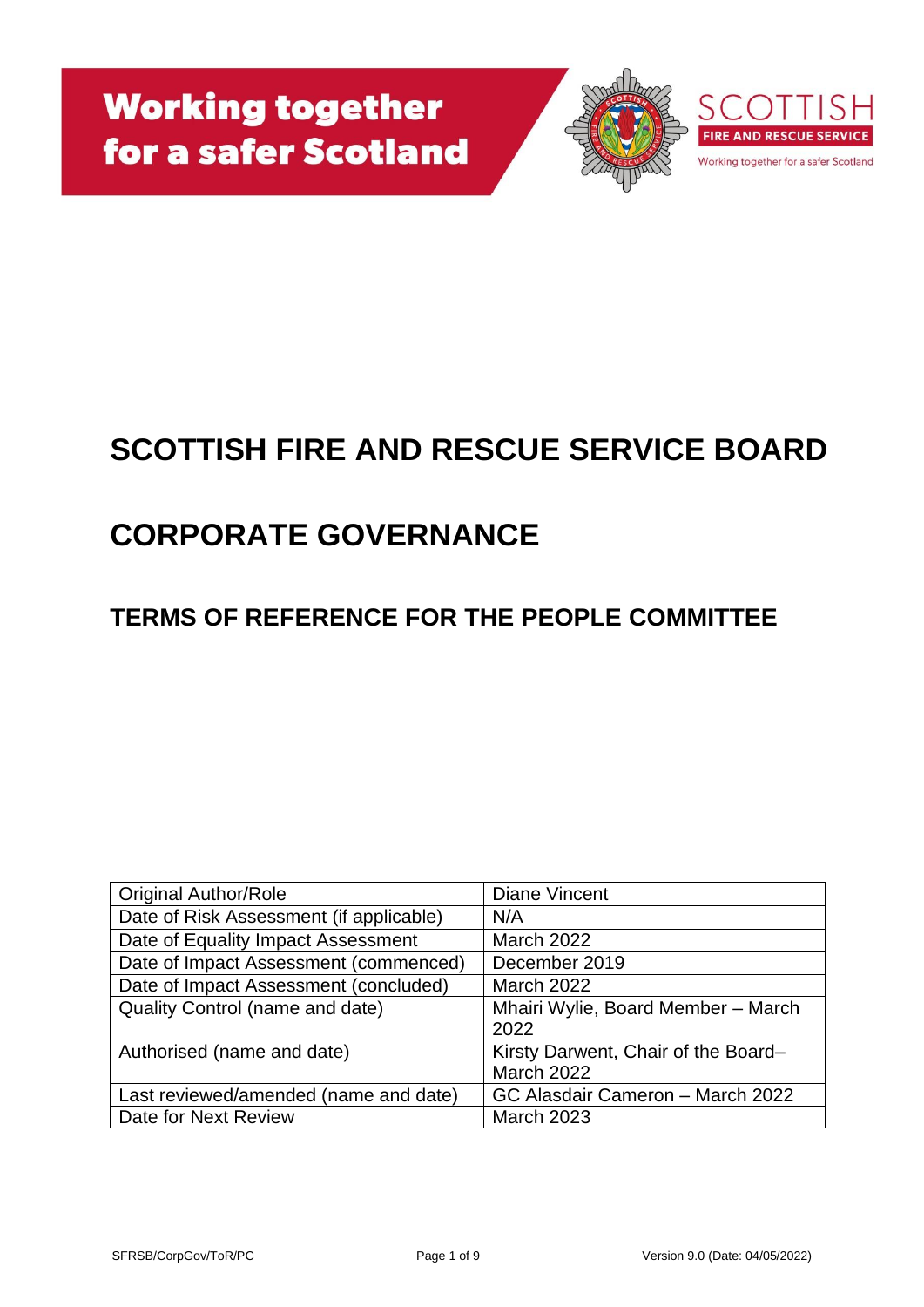

# **SCOTTISH FIRE AND RESCUE SERVICE BOARD**

# **CORPORATE GOVERNANCE**

**TERMS OF REFERENCE FOR THE PEOPLE COMMITTEE**

- **1. [INTRODUCTION](#page-2-0)**
- **2. [MEMBERSHIP](#page-2-1)**
- **3. [REPORTING](#page-3-0)**
- **4. [RESPONSIBILITIES](#page-3-1)**
- **5. [RIGHTS](#page-4-0)**
- **6. [ACCESS](#page-5-0)**
- **7. [MEETINGS](#page-5-1)**
- **8. [RELATIONSHIP TO OTHER COMMITTEES](#page-5-2)**
- **9. [INFORMATION REQUIREMENTS](#page-6-0)**

**APPENDIX 1 – [COMMITTEE MEMBERSHIP](#page-7-0)**

**APPENDIX 2 – [LIST OF INFORMATION REQUIREMENTS](#page-8-0)**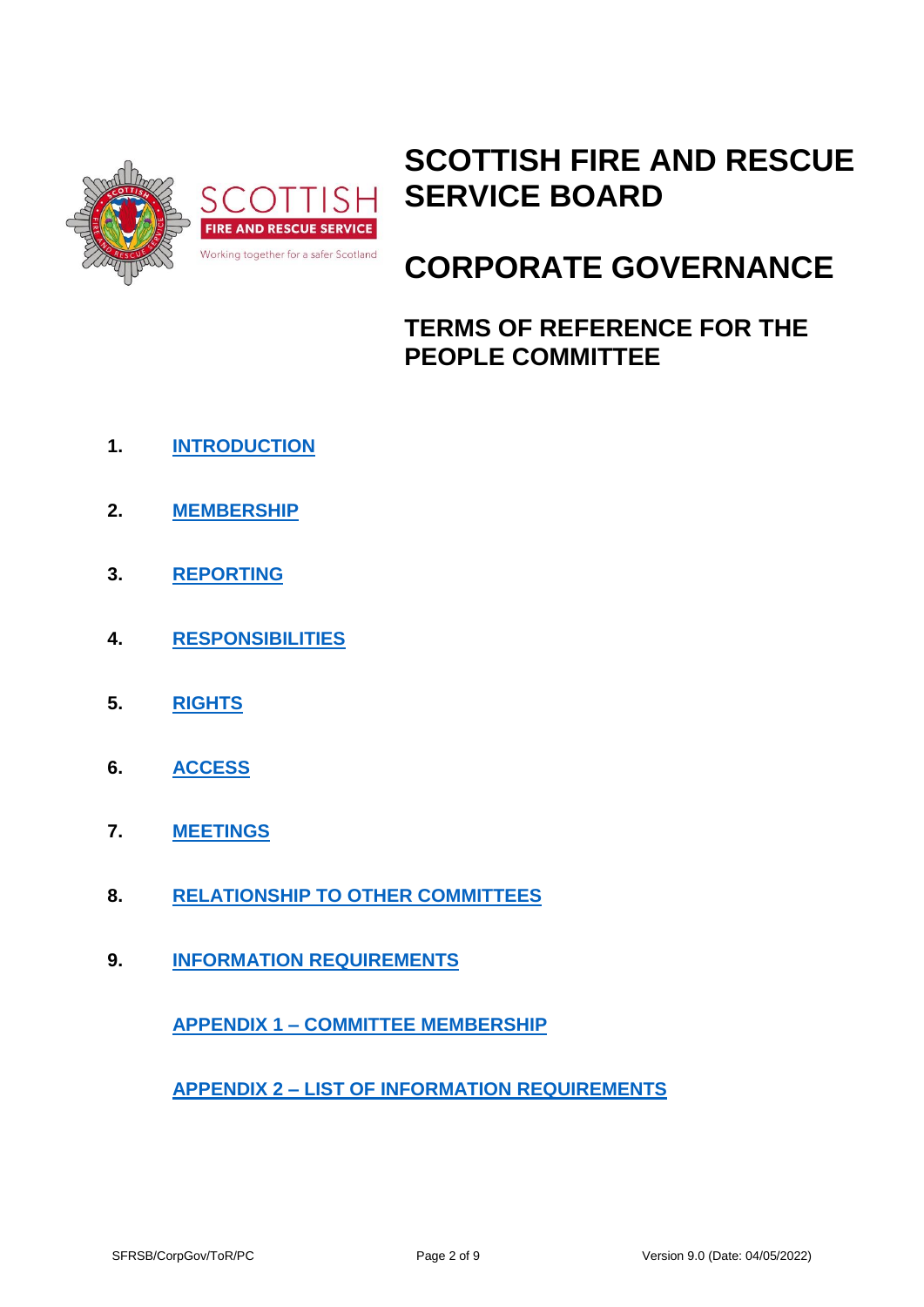#### <span id="page-2-0"></span>**1. INTRODUCTION**

- 1.1 The Scottish Fire and Rescue Service (SFRS) have established a Committee of the Board, known as the People Committee ("the Committee").
- 1.2 The overall purpose of the Committee is to oversee and scrutinise while providing strategic advice and direction on matters affecting employees, ensuring that staffing and remuneration arrangements are affordable, provide best value and support the strategic aims of the SFRS.
- 1.3 The Committee is authorised by the Board to make decisions within their limits of responsibilities under these Terms of Reference (ToR).
- 1.4 Along with all staff, the Board and its Committees have a key part to play embedding and living ['Our Values'](https://www.firescotland.gov.uk/media/1136497/sfrs-values-framework.pdf), Safety, Teamwork, Respect and Innovation.

#### <span id="page-2-1"></span>**2. MEMBERSHIP**

- 2.1 The Committee will comprise five Board members including a Chair and Deputy Chair. The Committee will be supported by the Director of People and Organisational Development, Director of Training, Safety and Assurance, Head of Service Delivery Area or above and other members of SFRS staff, as appropriate to the agenda.
- 2.2 The Committee may invite representatives of related partner organisations, as appropriate, to Committee meetings to assist with the work of the Committee.
- 2.3 The composition and effectiveness of the Committee will be reviewed annually by the Board. A full list of the membership is detailed in [Appendix 1.](#page-7-0)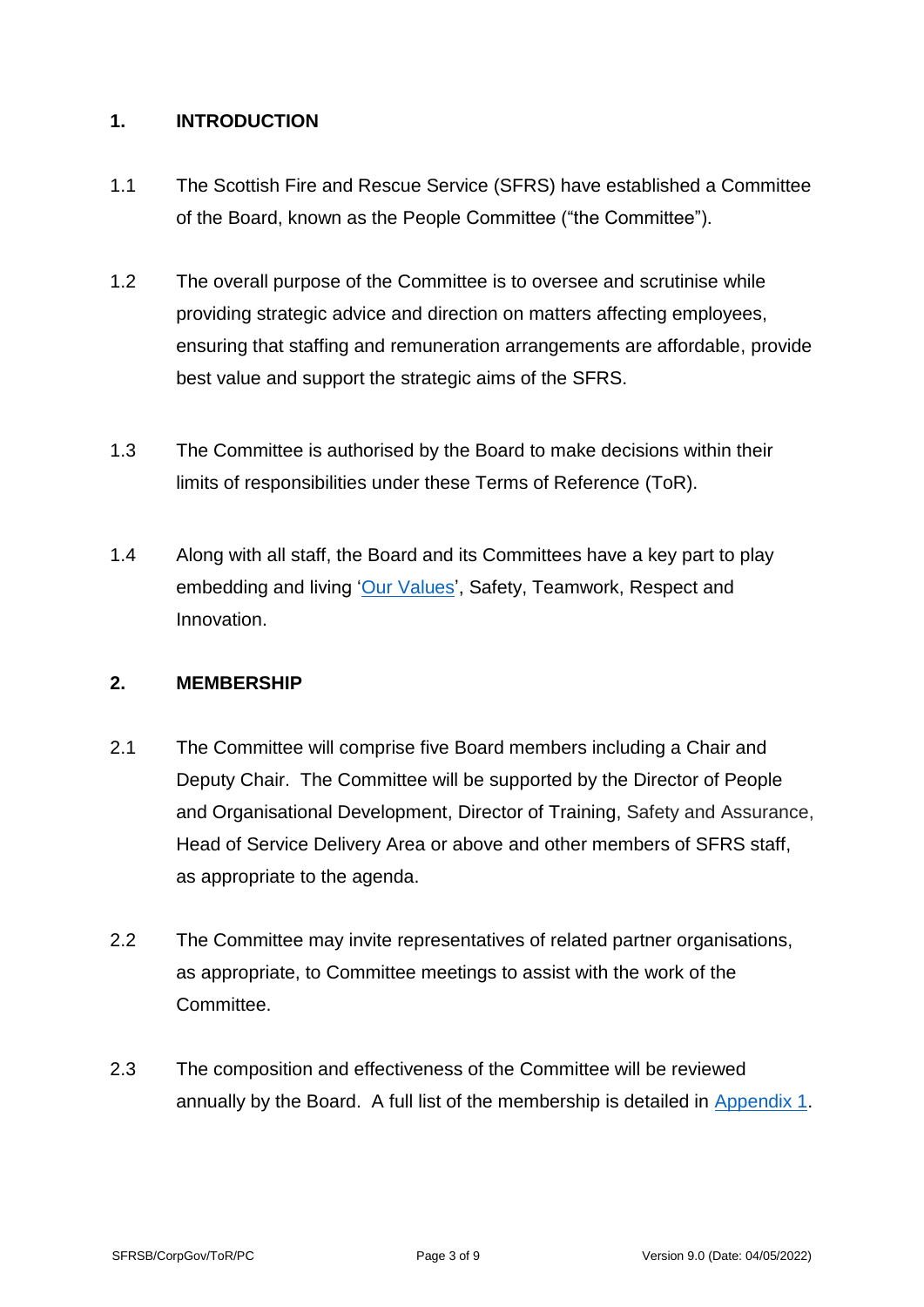#### <span id="page-3-0"></span>**3. REPORTING**

3.1 Minutes of the meetings of the Committee will be submitted to meetings of the Board. The Committee may submit special reports to the Board as required.

#### <span id="page-3-1"></span>**4. RESPONSIBILITIES**

- <span id="page-3-2"></span>4.1 The primary responsibilities of the Committee is to effectively scrutinise, challenge and ensure continuous improvement in relation to:
- Strategic matters relating to the employment of SFRS staff on behalf of the Board and the Accountable Officer, including but not limited to costs;
- People and Organisational Development, Training, Safety and Assurance policies and provide strategic guidance on the approaches being taken;
- SFRS's commitment to the overall diversity, equalities and human rights agenda and organisational values;
- Performance of SFRS against the Strategic Plan objective, towards complying with relevant statutory obligations as an employer, including its [Public Sector](https://www.equalityhumanrights.com/en/public-sector-equality-duty-scotland) Equality Duty;
- The Organisation's performance, specifically in relation to people, workforce plans, health, safety & wellbeing, learning & development, organisational development and;
- Adequacy of management response to risks identified through the strategic risk register pertinent to the business of the Committee.
- 4.2 Undertake any other staffing related review or activity, as requested by the Board;
- 4.3 Nominate up to 2 representatives to attend as members and report back on the Employee Partnership Forum;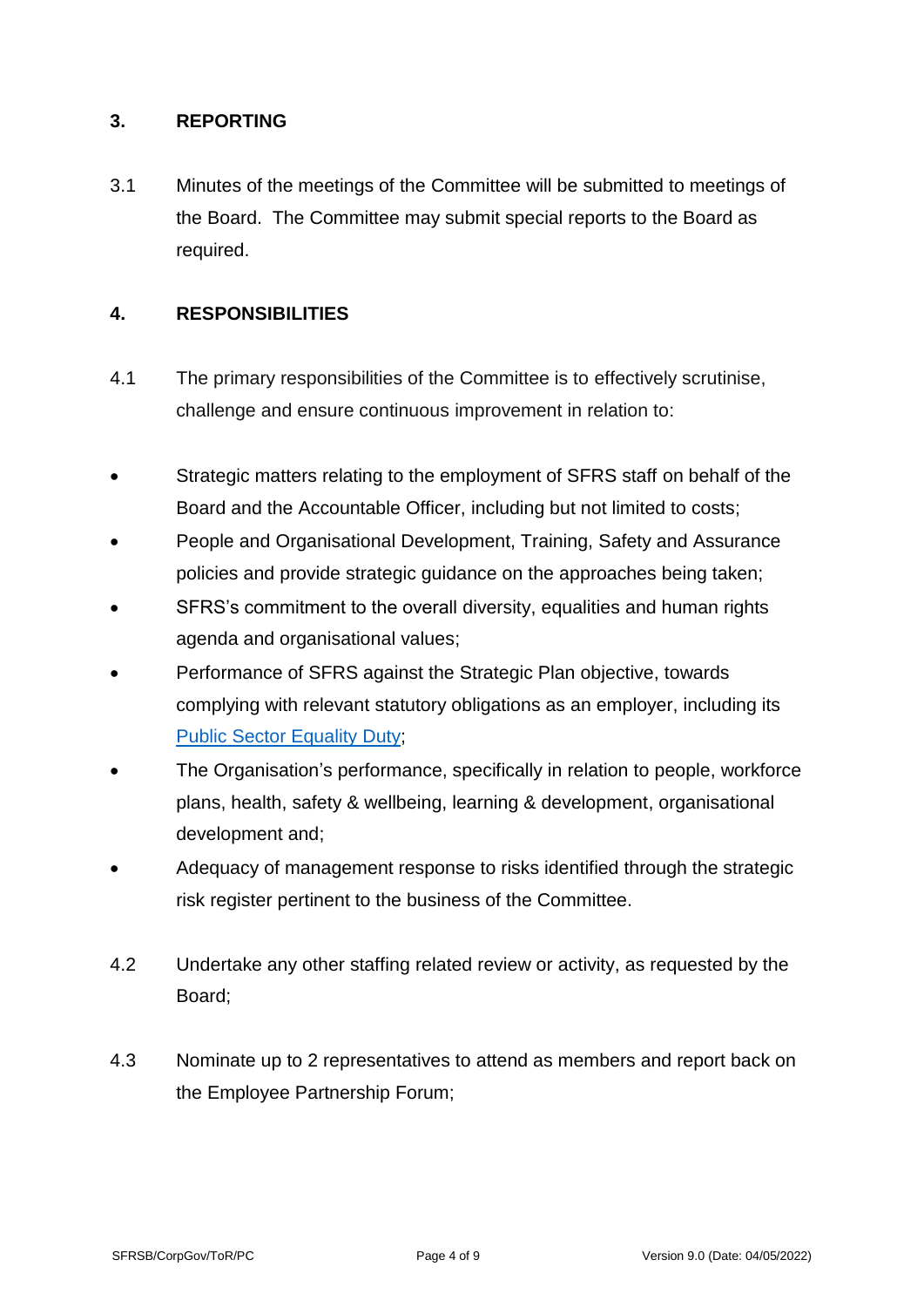- 4.4 In addition, the People Committee will form a Sub-Committee, known as the Remuneration, Appointments and Nominations Sub-Committee, which has its own ToR.
- 4.5 The areas of responsibility give the Committee scope to continually monitor and review People related matters as deemed necessary.
- 4.6 All Committees must endeavour to avoid duplication of work of other Committees by focusing on specific delegated areas of responsibility. Overall co-ordination of work is overseen by the Integrated Governance Forum – [Section 8.2.](#page-6-1)

#### <span id="page-4-0"></span>**5. RIGHTS**

- 5.1 The Committee is authorised by the Board to make decisions within their limits of responsibilities under these ToR as detailed within [Section 4.1.](#page-3-2) This however is subject to ensuring that any decision made does not adversely impact on the Strategic Direction of the SFRS, which will continue to be subject to SFRS Board scrutiny and governance arrangements.
- 5.2 The Committee may:
- Scrutinise the delegated areas of responsibility referred to in [Section 4](#page-3-1) above;
- Invite additional members for a limited period to provide specialist assistance. However, where there is associated expense, this must have prior approval from the Chair of the Board and Accountable Officer;
- Procure specialist advice at the expense of the organisation, subject to budgets agreed by the Chair of the Board and Accountable Officer;
- Approve previous Committee minutes at the next Committee meeting;
- Hold private workshop sessions, as required, for development purposes and to accommodate organisational input and support;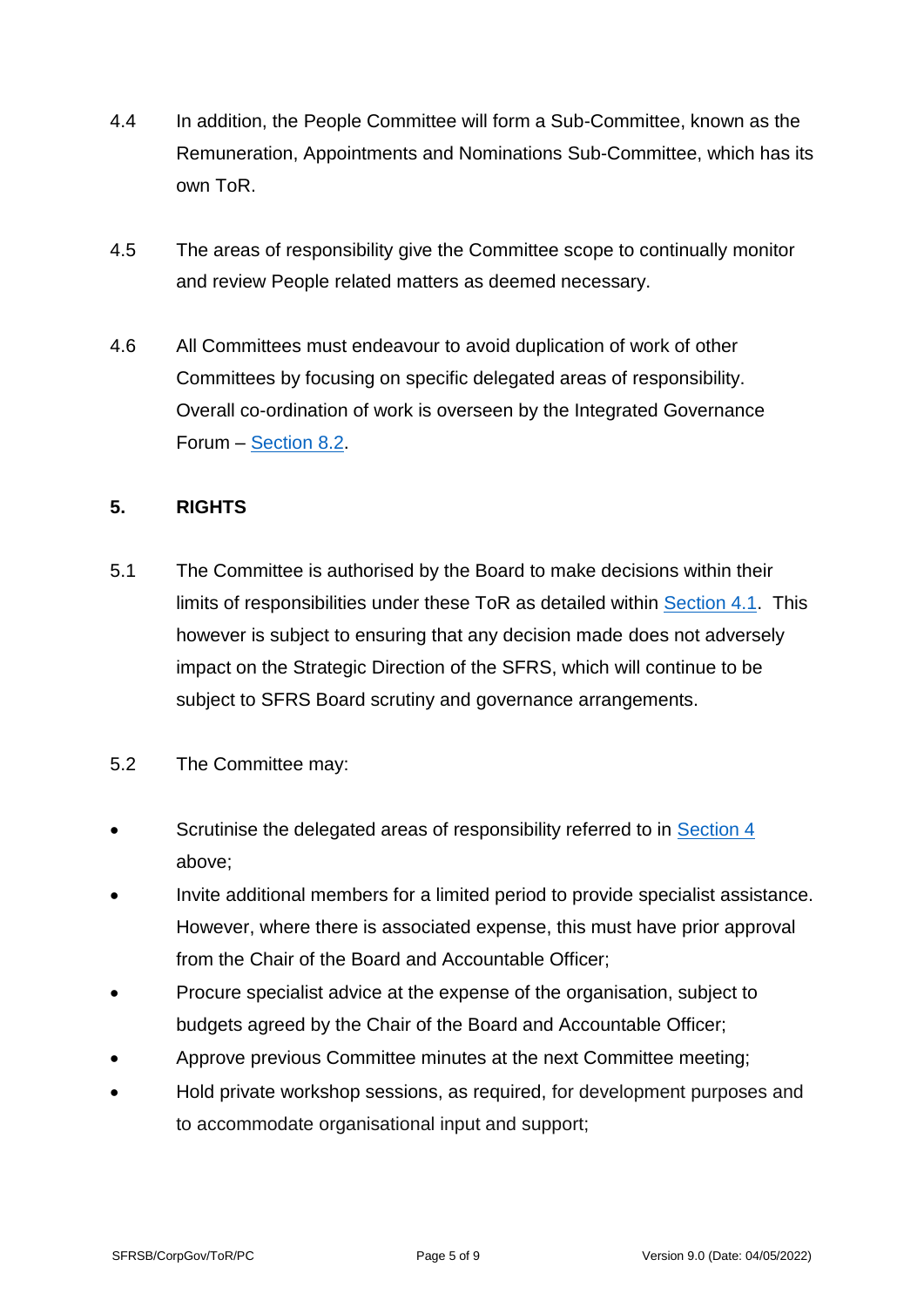- Seek guidance and, where appropriate, refer matters to the Partnership Advisory Group.
- 5.3 The Committee is authorised by the Board and the Accountable Officer to provide strategic guidance and, where necessary, advise the Board on matters relating to the employment of staff.

#### <span id="page-5-0"></span>**6. ACCESS**

6.1 Members of the Strategic Leadership Team, as required, will have free and confidential access to the Chair of the Committee.

### <span id="page-5-1"></span>**7. MEETINGS**

- 7.1 The procedures for meetings of the Committee are:
- To meet formally and in public at least on a quarterly basis;
- To consider and agree, in line with the Standing Orders, whether any item on the Agenda needs to be considered in private;
- For the Chair of the Committee, in consultation with Members, to request an additional meeting if considered necessary;
- A minimum of 3 Committee members will be present for the meetings to be deemed quorate;
- In the absence of the Chair, the Deputy Chair will assume the responsibilities of the Chair. In both their absence and in agreement with the remaining three Committee members present, any one member is authorised to assume the role of Chair for the duration of the meeting.

### <span id="page-5-2"></span>**8. RELATIONSHIP TO OTHER COMMITTEES**

8.1 The Committee will have strategic relationships with these Committees: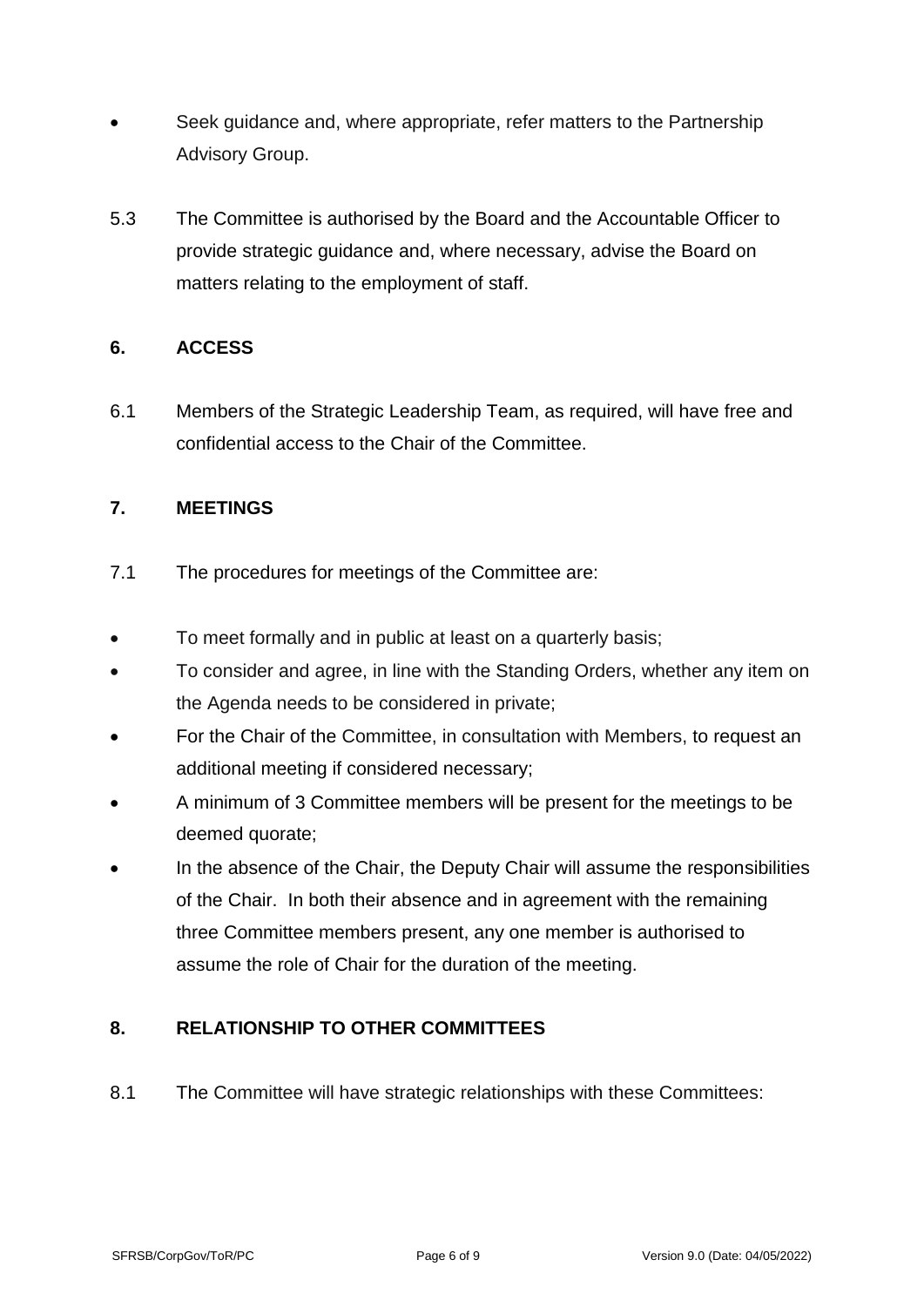- Service Delivery;
- Change;
- Audit and Risk Assurance.
- <span id="page-6-1"></span>8.2 The Integrated Governance Forum will assist reviewing and co-ordinating intended outcomes between Committees to prevent duplication and ensure alignment of business, while capturing any common themes across all Committees.

#### <span id="page-6-0"></span>**9. INFORMATION REQUIREMENTS**

9.1 All relevant documentation for the Committee must be provided as per the schedule for their meetings - see also [Appendix 2.](#page-8-0)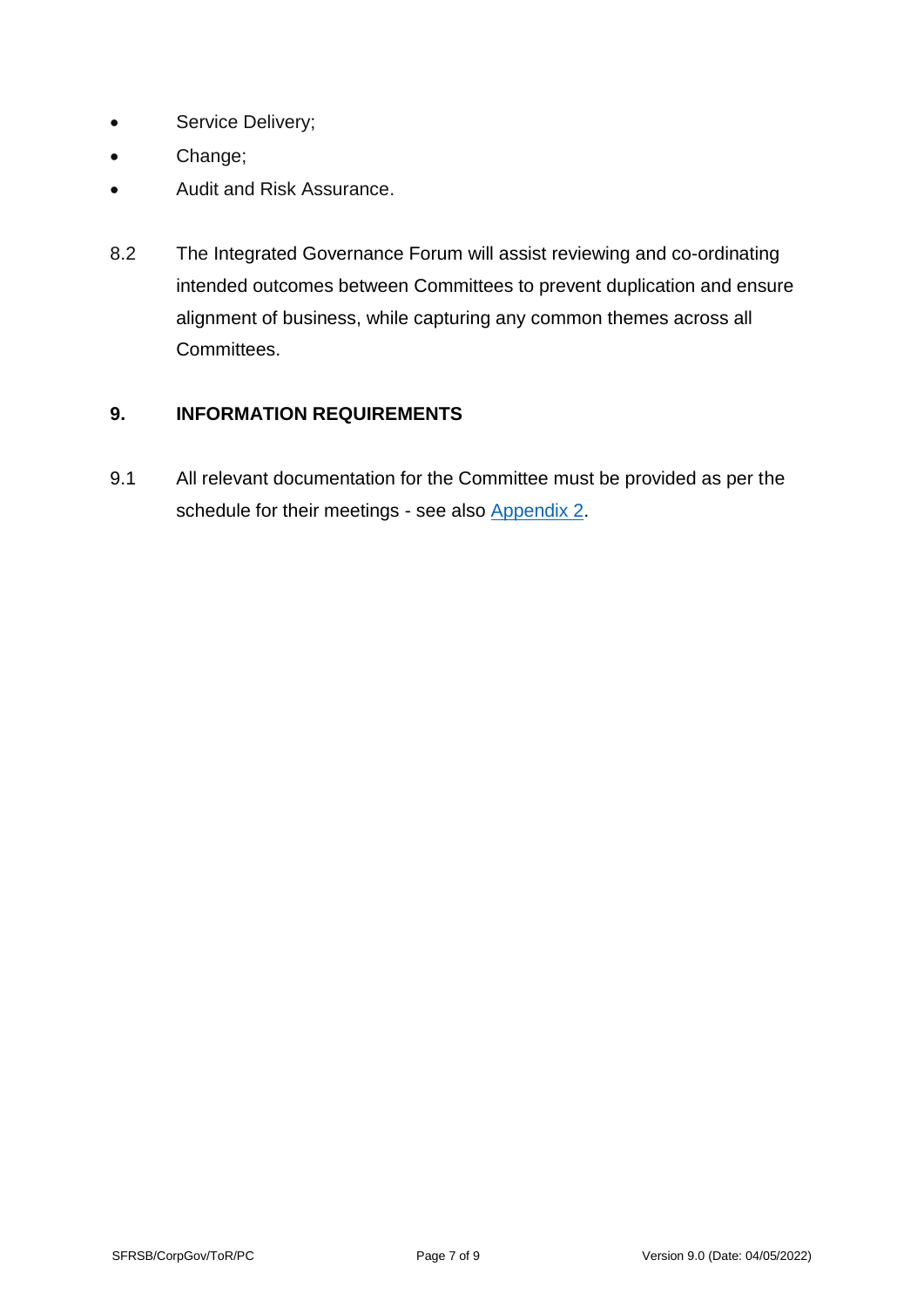### <span id="page-7-0"></span>**APPENDIX 1 – COMMITTEE MEMBERSHIP**

#### **Members**

- Board members;
- Chair of Board (Ex-officio Member).

#### **Others in attendance**

- Director of People and Organisational Development;
- Director of Training, Safety and Assurance;
- Service Delivery Representative (Head of Service Delivery Areas to rotate at each meeting where possible.)
- Board Support;
- Other representation, as appropriate and by invite.